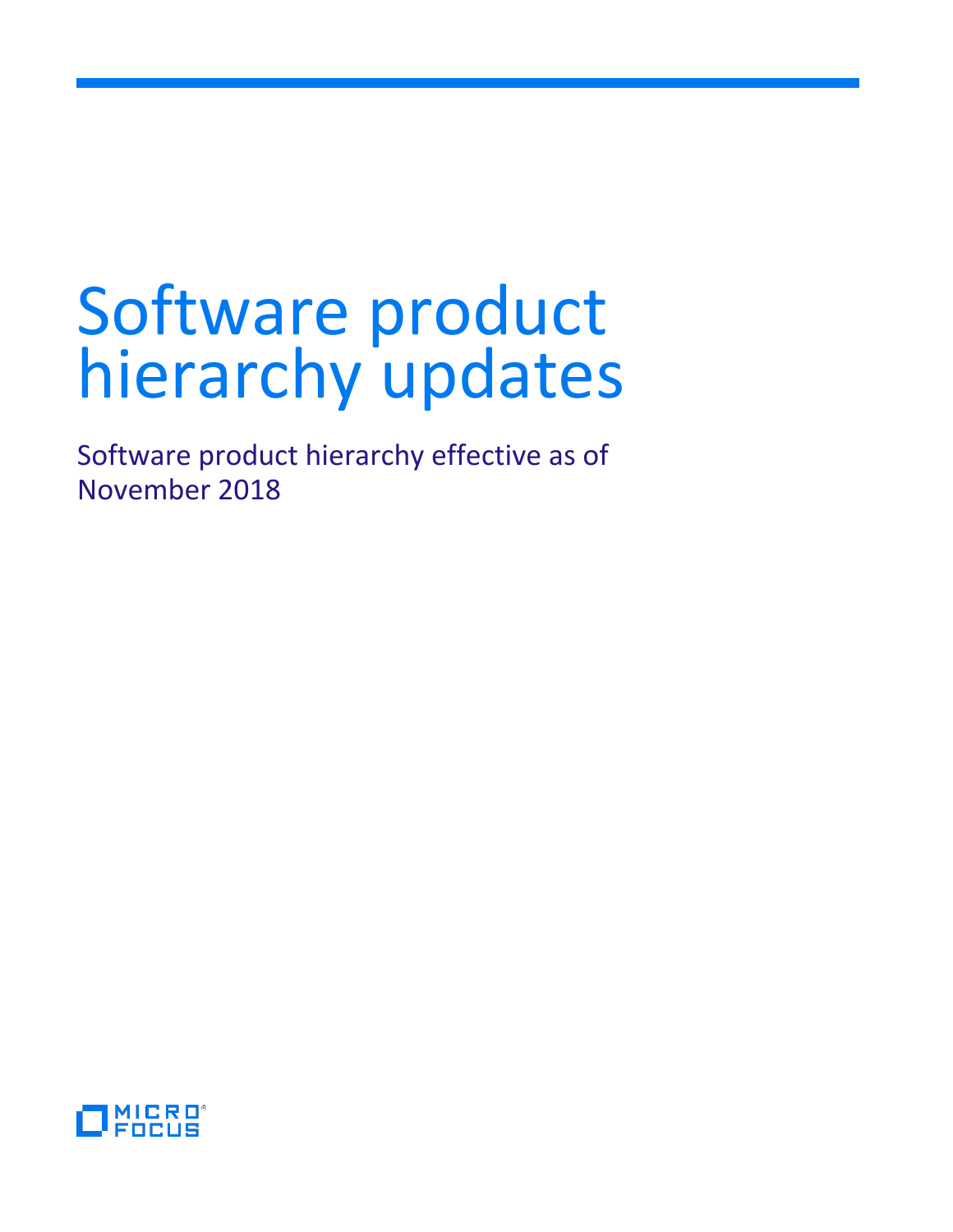#### **Contents**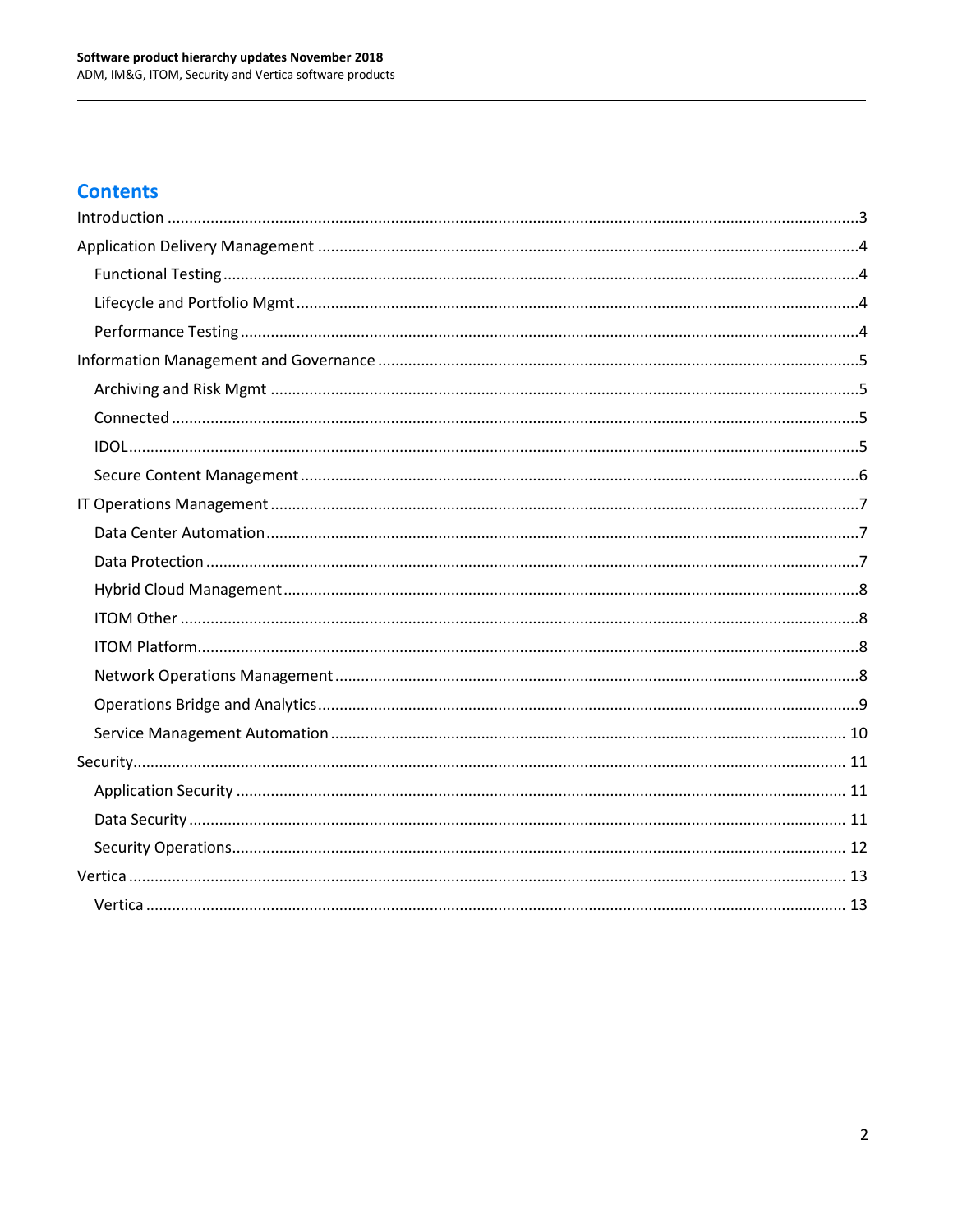## <span id="page-2-0"></span>**Introduction**

The product hierarchy reflects how software products and appliances are grouped into Portfolios, Centers and Product Lines.

The product hierarchy is being updated once a year. This document provides an overview of the hierarchy for software and appliance products as it will be effective as of November 2018, for products covered on **[MySupport](https://softwaresupport.softwaregrp.com/)**. The product hierarchy is defined by Product Group for the Application Delivery Management, Information Management and Governance, IT Operations Management, Security and Vertica products.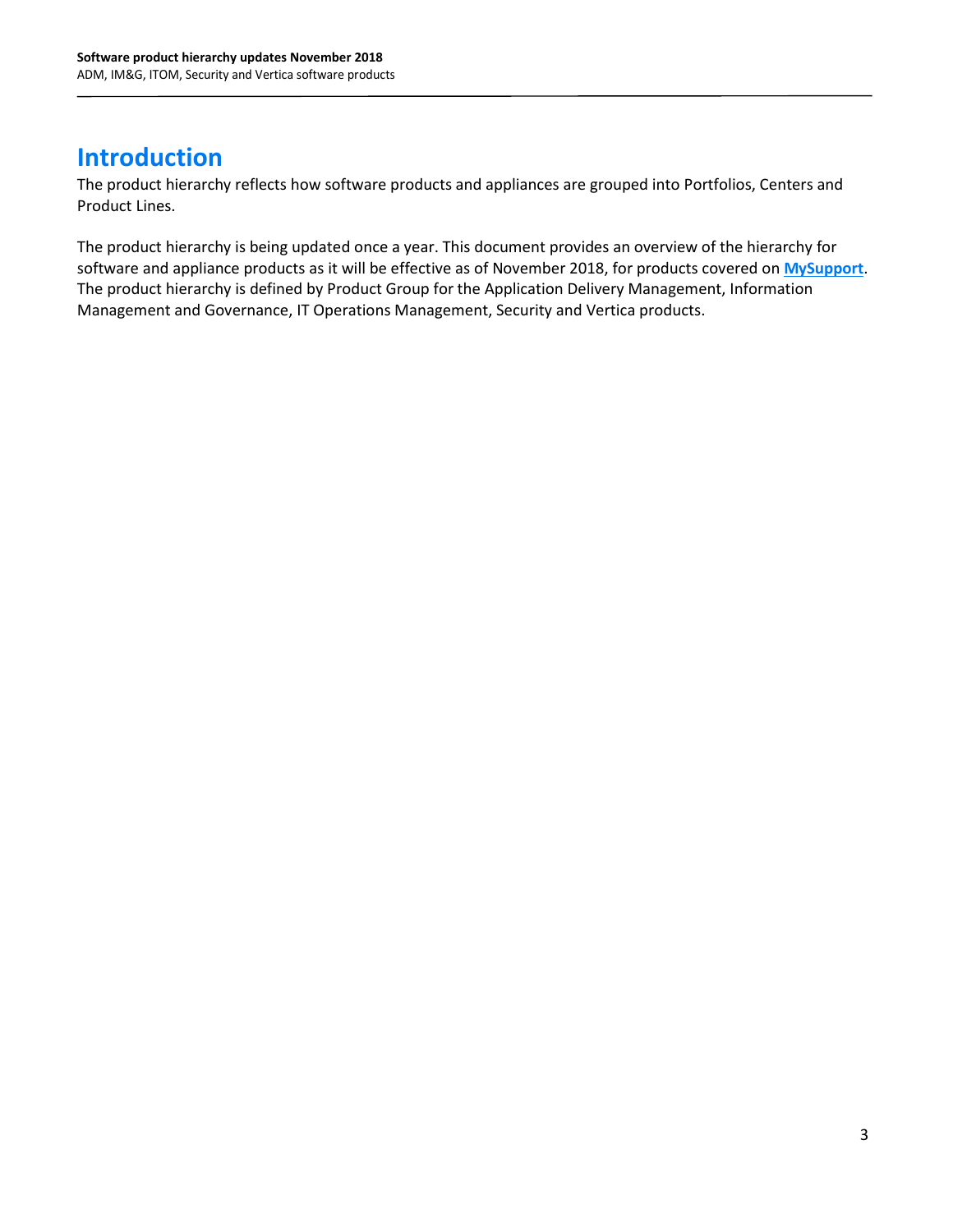## <span id="page-3-0"></span>**Application Delivery Management**

#### <span id="page-3-1"></span>**Functional Testing**

| Center     | <b>Product Lines</b>                  |
|------------|---------------------------------------|
| Functional | <b>Business Process Testing - BPT</b> |
|            | FT Suites / Bundles                   |
|            | HPA - EOL                             |
|            | LeanFT                                |
|            | Mobile Testing Perfecto - EOL         |
|            | Service Test                          |
|            | <b>StormRunner Functional</b>         |
|            | UFT                                   |

#### <span id="page-3-2"></span>**Lifecycle and Portfolio Mgmt**

| Center                           | <b>Product Lines</b>             |
|----------------------------------|----------------------------------|
| Application Lifecycle Management | Agile Manager                    |
|                                  | <b>ALM Classic and Octane</b>    |
|                                  | ALM Suites / Bundles             |
|                                  | <b>Quality Center</b>            |
| Project and Portfolio Management | Application Portfolio Management |
|                                  | <b>PPM</b>                       |
|                                  | PPM Deployment Management        |
|                                  | PPM Suites / Bundles             |

#### <span id="page-3-3"></span>**Performance Testing**

| <b>Center</b>            | <b>Product Lines</b>          |
|--------------------------|-------------------------------|
| Lifecycle Virtualization | <b>Network Virtualization</b> |
|                          | Service Virtualization        |
| Performance              | LoadRunner                    |
|                          | <b>Performance Center</b>     |
|                          | PT Suites / Bundles           |
|                          | StormRunner Load              |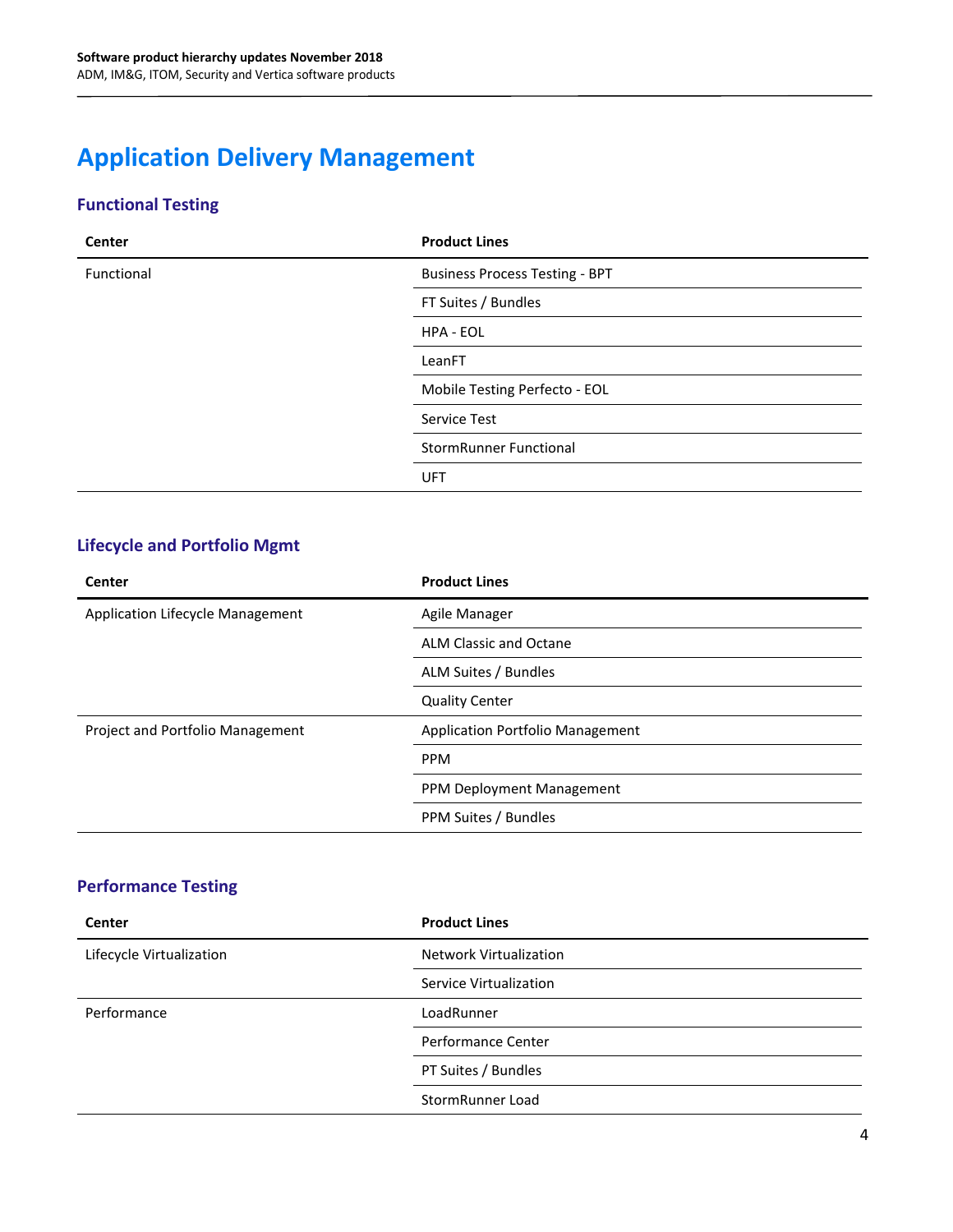# <span id="page-4-0"></span>**Information Management and Governance**

#### <span id="page-4-1"></span>**Archiving and Risk Mgmt**

| <b>Center</b>                | <b>Product Lines</b>           |
|------------------------------|--------------------------------|
| <b>Electronic Discovery</b>  | eDiscovery                     |
|                              | Legal Hold                     |
| <b>Information Archiving</b> | Digital Safe                   |
|                              | Social Media Governance        |
| Surveillance                 | <b>Investigative Analytics</b> |
|                              | Supervisor                     |

#### <span id="page-4-2"></span>**Connected**

| Center           | <b>Product Lines</b> |
|------------------|----------------------|
| Connected Backup | Connected Backup     |
| Connected MX     | Connected MX         |

#### <span id="page-4-3"></span>**IDOL**

| <b>Center</b> | <b>Product Lines</b> |
|---------------|----------------------|
| <b>IDOL</b>   | Other IDOL           |
|               | Rich Media           |
|               | Search and Analytics |
| KeyView       | Export               |
|               | Filter               |
|               | View                 |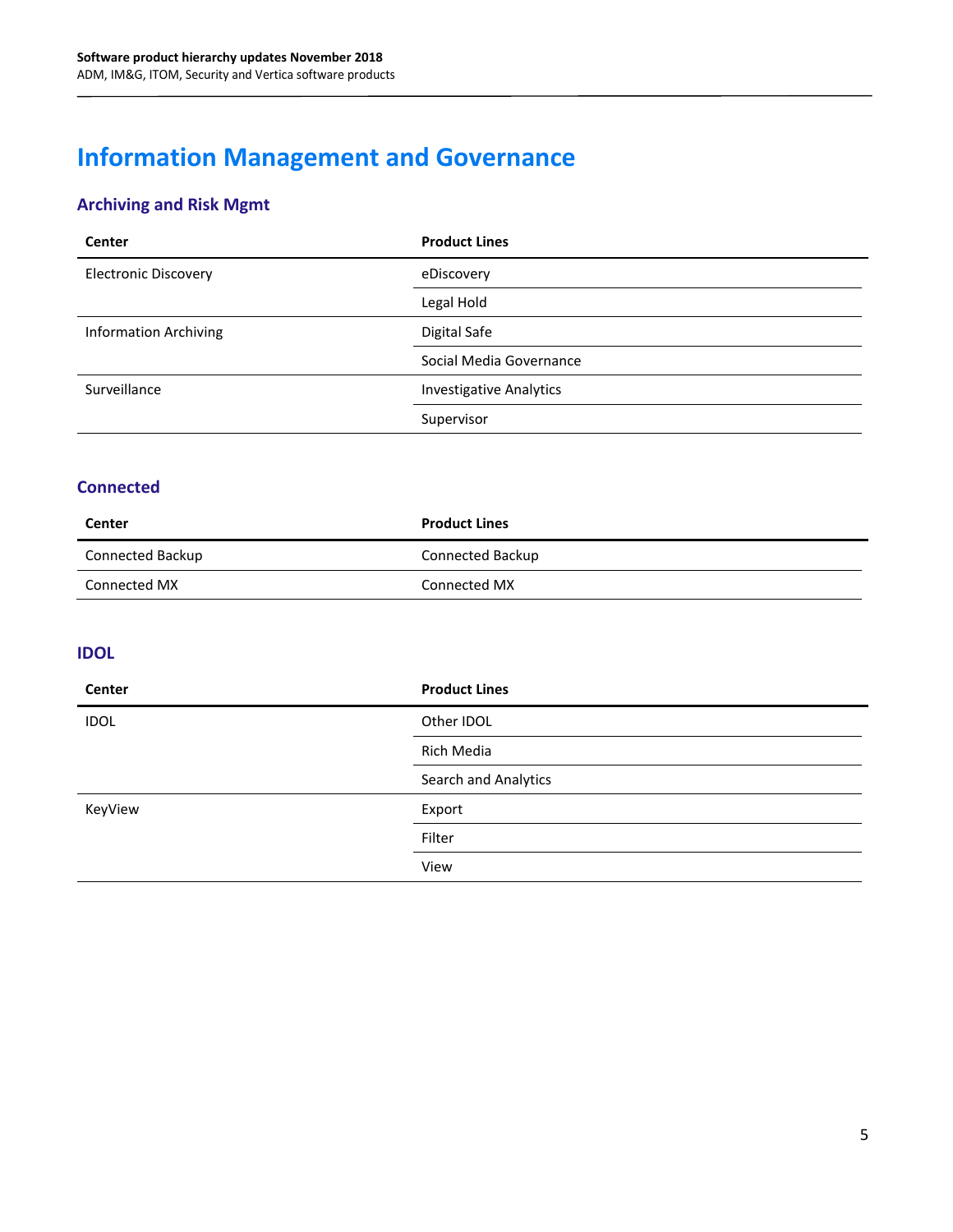#### <span id="page-5-0"></span>**Secure Content Management**

| Center                            | <b>Product Lines</b>           |
|-----------------------------------|--------------------------------|
| <b>Content Management</b>         | <b>Content Manager</b>         |
|                                   | <b>Policy Center</b>           |
| File Analysis and Governance      | <b>Content Analytics</b>       |
|                                   | ControlPoint                   |
|                                   | <b>ControlPoint Connectors</b> |
| <b>Structured Data Management</b> | Secure Data Module             |
|                                   | <b>Structed Data Manager</b>   |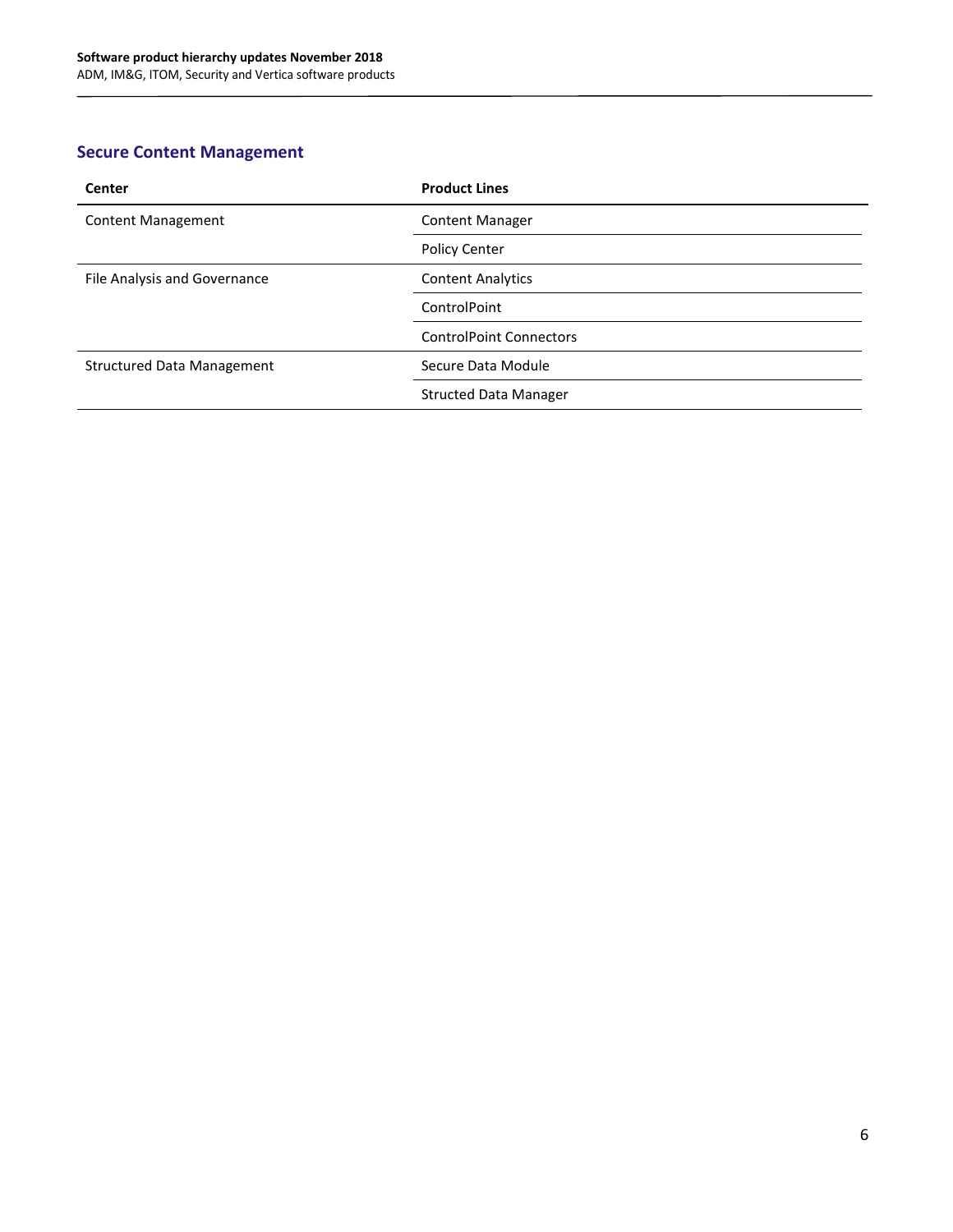## <span id="page-6-0"></span>**IT Operations Management**

#### <span id="page-6-1"></span>**Data Center Automation**

| Center                               | <b>Product Lines</b>               |
|--------------------------------------|------------------------------------|
| Automation                           | Database and Middleware Automation |
|                                      | IT Ops Compliance                  |
|                                      | <b>Server Automation</b>           |
|                                      | Service Automation Reporter        |
| Data Center Automation Suite         | Data Center Automation Suite       |
| <b>Storage Operations Management</b> | Storage Essentials                 |
|                                      | <b>Storage Operations Manager</b>  |

#### <span id="page-6-2"></span>**Data Protection**

| Center                | <b>Product Lines</b>    |
|-----------------------|-------------------------|
| Data Protection       | <b>Backup Navigator</b> |
|                       | Data Protector          |
|                       | Storage Optimizer       |
| Data Protection Suite | Data Protection Suite   |
| VM Explorer           | VM Explorer             |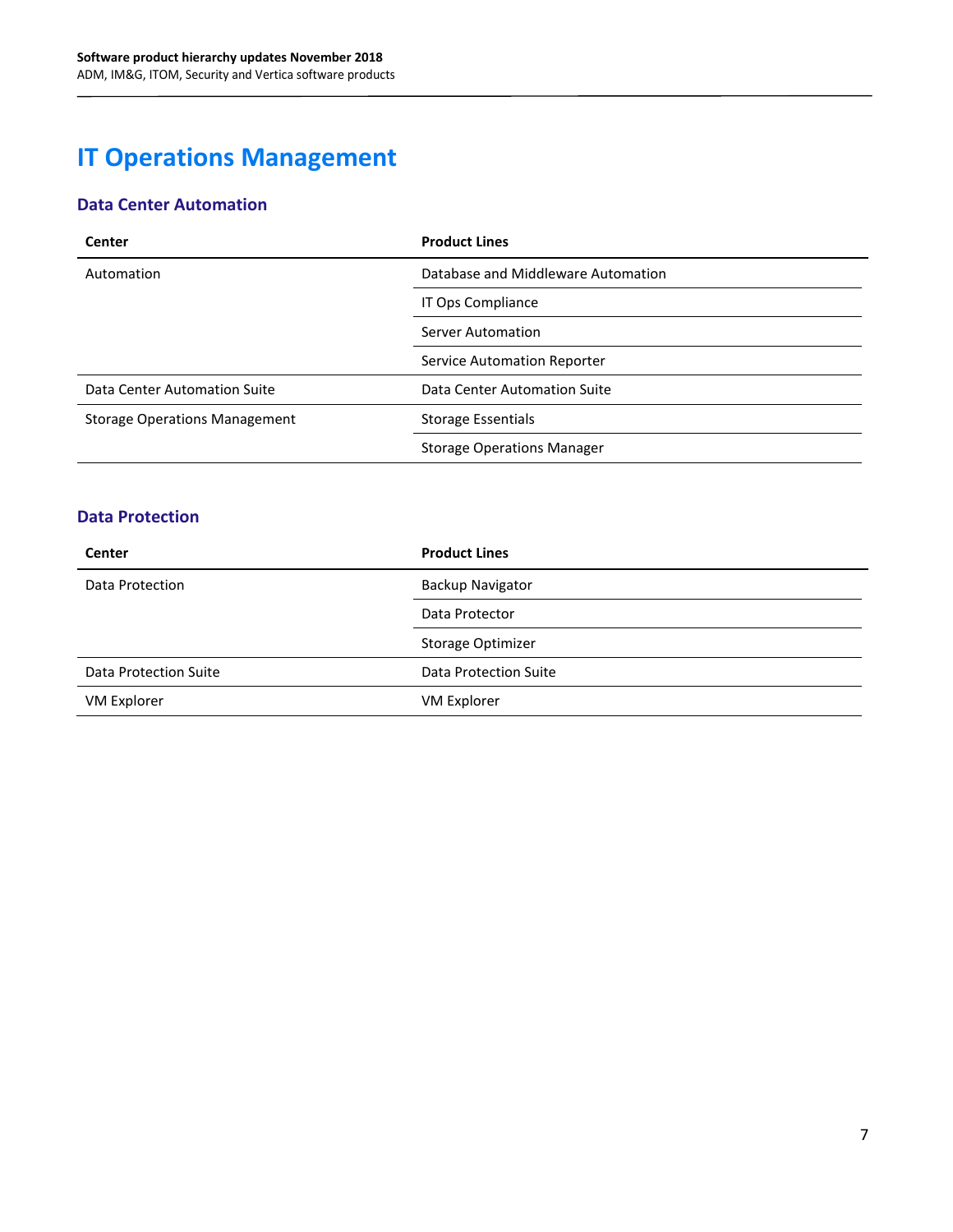#### <span id="page-7-0"></span>**Hybrid Cloud Management**

| <b>Center</b>                 | <b>Product Lines</b>             |
|-------------------------------|----------------------------------|
| Cloud                         | <b>Cloud Assessment</b>          |
|                               | <b>Cloud Service Automation</b>  |
|                               | Codar                            |
| Hybrid Cloud Management Suite | Cloud and Automation Suite       |
|                               | <b>Cloud Orchestration Suite</b> |
|                               | <b>Helion Cloud Suite</b>        |
|                               | Hybrid Cloud Management Suite    |
| <b>IT Business Analytics</b>  | <b>IT Business Analytics</b>     |
| <b>SOA</b>                    | <b>SOA</b>                       |

#### <span id="page-7-1"></span>**ITOM Other**

| Center                   | <b>Product Lines</b>                |
|--------------------------|-------------------------------------|
| <b>Client Automation</b> | <b>Client Automation PSL Resale</b> |

#### <span id="page-7-2"></span>**ITOM Platform**

| Center                                 | <b>Product Lines</b>            |
|----------------------------------------|---------------------------------|
| <b>Configuration Management System</b> | <b>Configuration Manager</b>    |
|                                        | Universal CMDB Foundation       |
|                                        | Universal Discovery             |
| Orchestration                          | <b>Operations Orchestration</b> |

#### <span id="page-7-3"></span>**Network Operations Management**

| Center                                     | <b>Product Lines</b>                       |
|--------------------------------------------|--------------------------------------------|
| Network Management                         | <b>Network Automation</b>                  |
|                                            | Network Node Manager                       |
| <b>Network Operations Management Suite</b> | <b>Network Operations Management Suite</b> |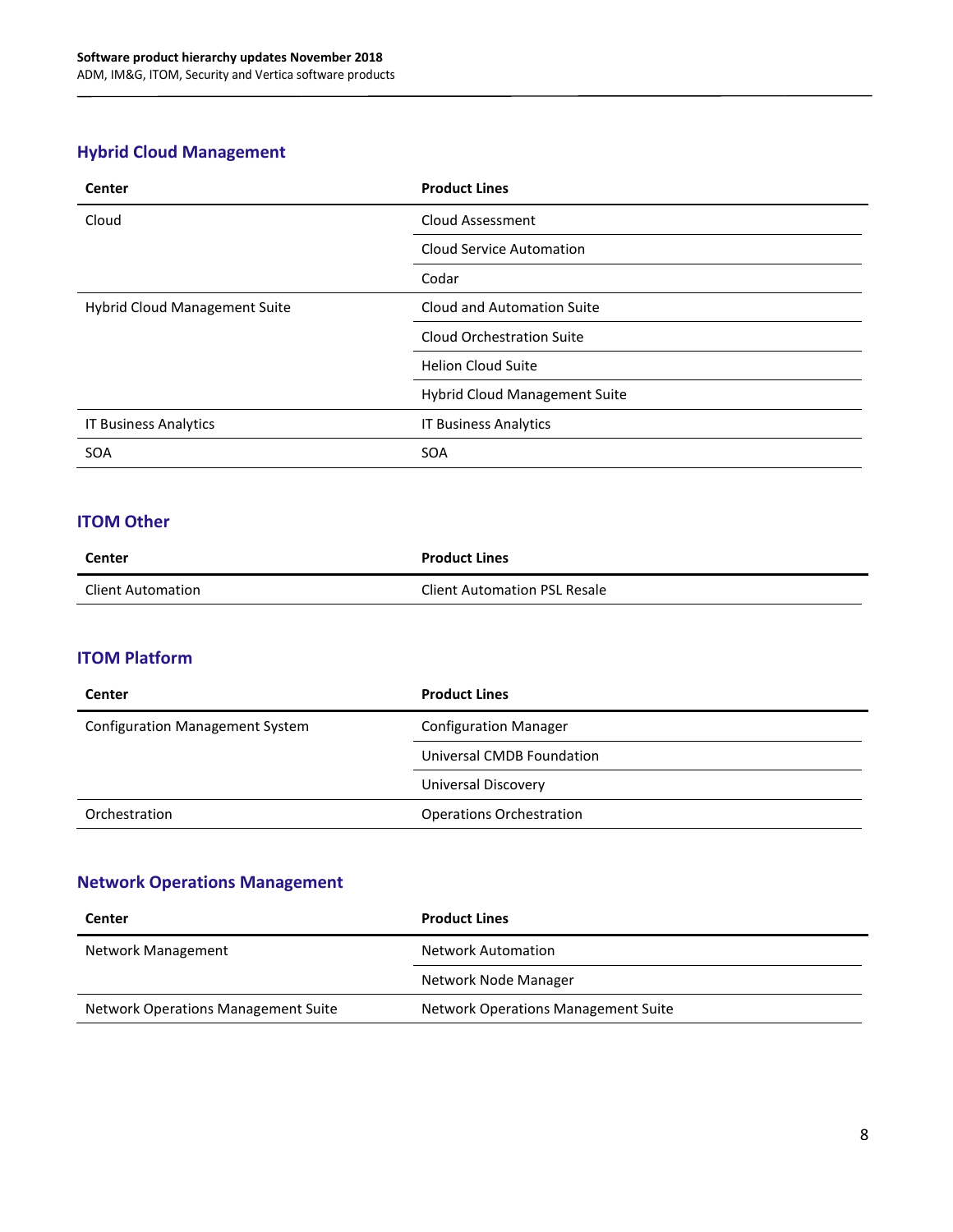#### <span id="page-8-0"></span>**Operations Bridge and Analytics**

| Center                              | <b>Product Lines</b>                      |
|-------------------------------------|-------------------------------------------|
| Analytics                           | <b>Operations Analytics</b>               |
|                                     | Service Health Analyzer                   |
| Application Insight                 | APM 360 - License                         |
|                                     | <b>BPM</b>                                |
|                                     | <b>BSM Service Level Management</b>       |
|                                     | Diagnostics                               |
|                                     | Legacy Application Performance Management |
|                                     | <b>Real User Monitoring</b>               |
|                                     | SiteScope and SAM                         |
| AppPulse                            | AppPulse Active                           |
|                                     | AppPulse Mobile                           |
|                                     | <b>AppPulse Trace</b>                     |
| <b>Operations Bridge Suite</b>      | <b>Operations Bridge Suite</b>            |
| Service and Operations Bridge Suite | <b>Manager of Managers</b>                |
|                                     | Service Intelligence                      |
| <b>Systems Management</b>           | Cloud Optimizer                           |
|                                     | <b>GlancePlus</b>                         |
|                                     | <b>Graphics and Reporting</b>             |
|                                     | <b>Job Center</b>                         |
|                                     | <b>Operations Manager</b>                 |
|                                     | <b>Operations Manager Add-Ons</b>         |
|                                     | Ops/Performance Combo                     |
|                                     | Reporter                                  |
|                                     | <b>Smart Plug-ins</b>                     |
|                                     | System Instrumentation                    |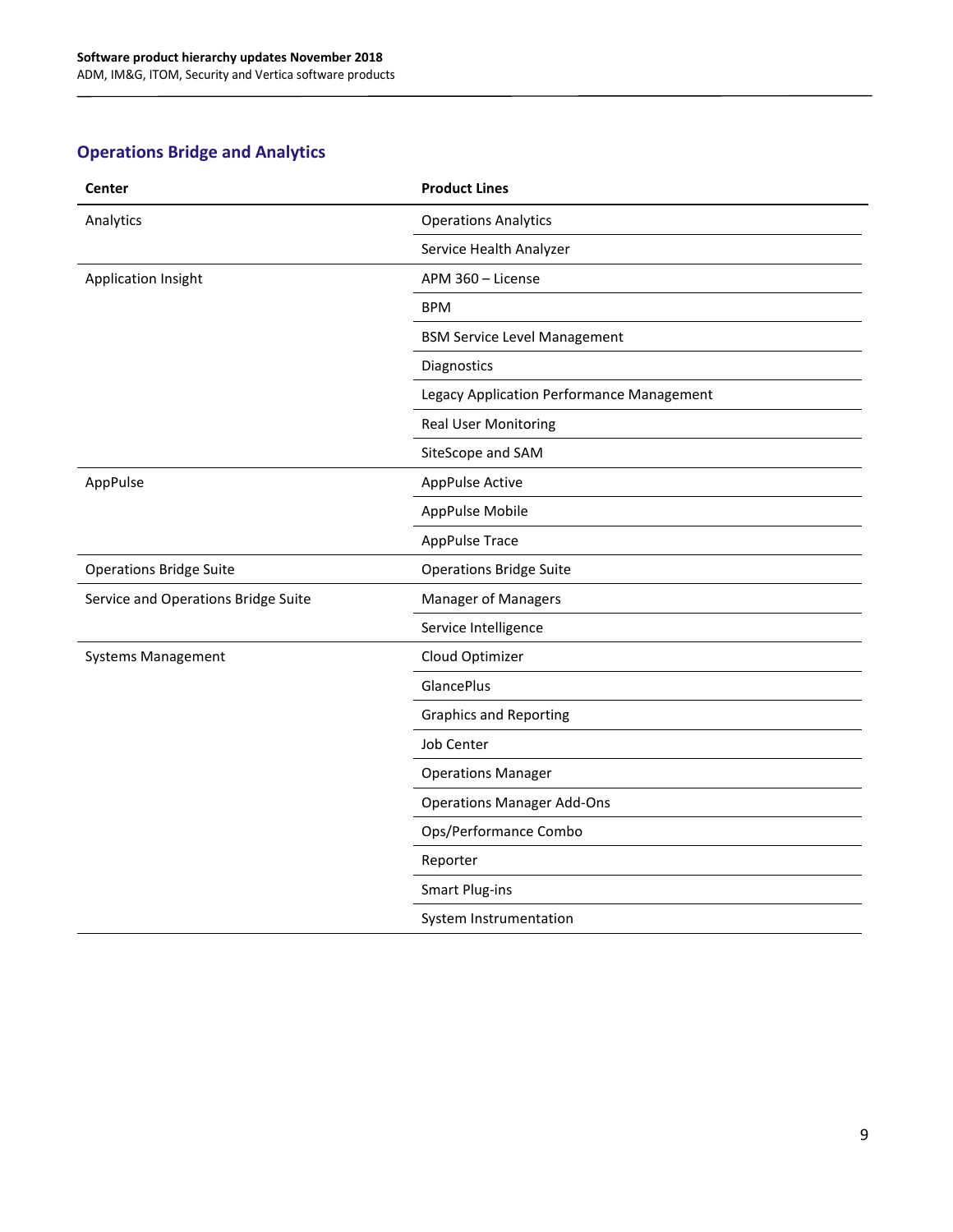#### <span id="page-9-0"></span>**Service Management Automation**

| Center                   | <b>Product Lines</b>                 |
|--------------------------|--------------------------------------|
| <b>Asset Management</b>  | Asset Manager                        |
|                          | Cloudsystem Chargeback               |
|                          | Connect-It                           |
| Propel                   | Propel                               |
| Service Management       | Release Control SMC                  |
|                          | Service Anywhere                     |
|                          | Service Center                       |
|                          | <b>Service Center Automation</b>     |
|                          | Service Desk                         |
|                          | Service Manager                      |
| Service Management Suite | <b>IT Service Performance Suite</b>  |
|                          | Service Management Automation Suite  |
|                          | Service Manager Enterprise Suite     |
|                          | Service Manager Starter Suite        |
|                          | Software Asset Mgmt Enterprise Suite |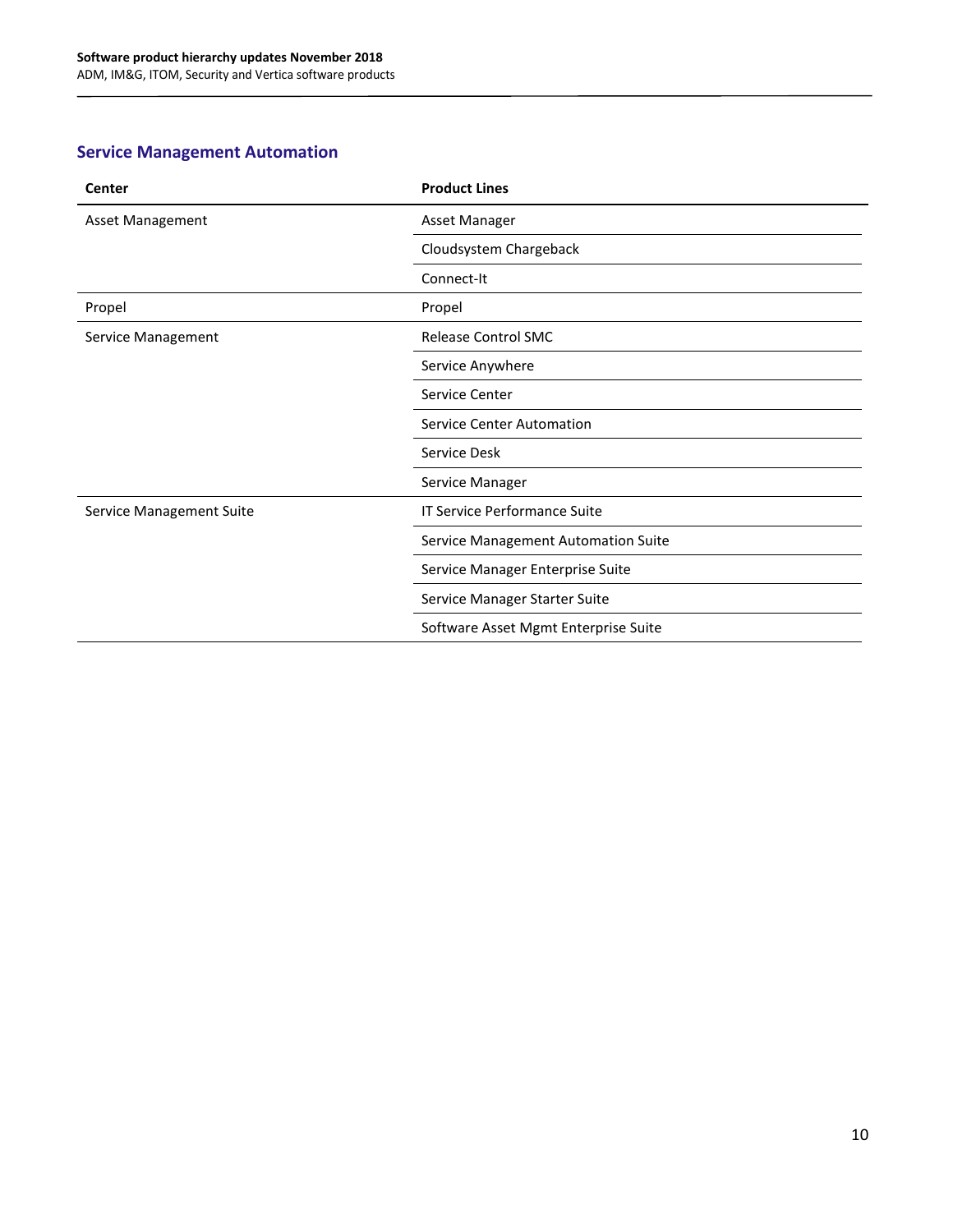## <span id="page-10-0"></span>**Security**

#### <span id="page-10-1"></span>**Application Security**

| Center                            | <b>Product Lines</b>         |
|-----------------------------------|------------------------------|
| App Defender                      | <b>Application Defender</b>  |
| Fortify On Demand                 | Fortify On Demand            |
| <b>Fortify Static</b>             | <b>FOD MSP</b>               |
|                                   | Fortify for MSP on Prem      |
|                                   | Fortify Governance           |
|                                   | Fortify Static Code Analyzer |
| <b>Other Application Security</b> | DevInspect                   |
|                                   | <b>Fortify Application</b>   |
|                                   | Runtime                      |
| WebInspect                        | WebInspect                   |
|                                   | <b>WebInspect Enterprise</b> |

#### <span id="page-10-2"></span>**Data Security**

| Center     | <b>Product Lines</b>     |
|------------|--------------------------|
| Covertix   | Smart Cipher             |
| SecureData | SecureData Big Data      |
|            | SecureData Enterprise    |
|            | SecureData Mainframe zOs |
|            | SecureData Payments      |
|            | SecureData Sentry        |
| SecureMail | SecureFile               |
|            | SecureMail               |
|            | SecureMail Mobile        |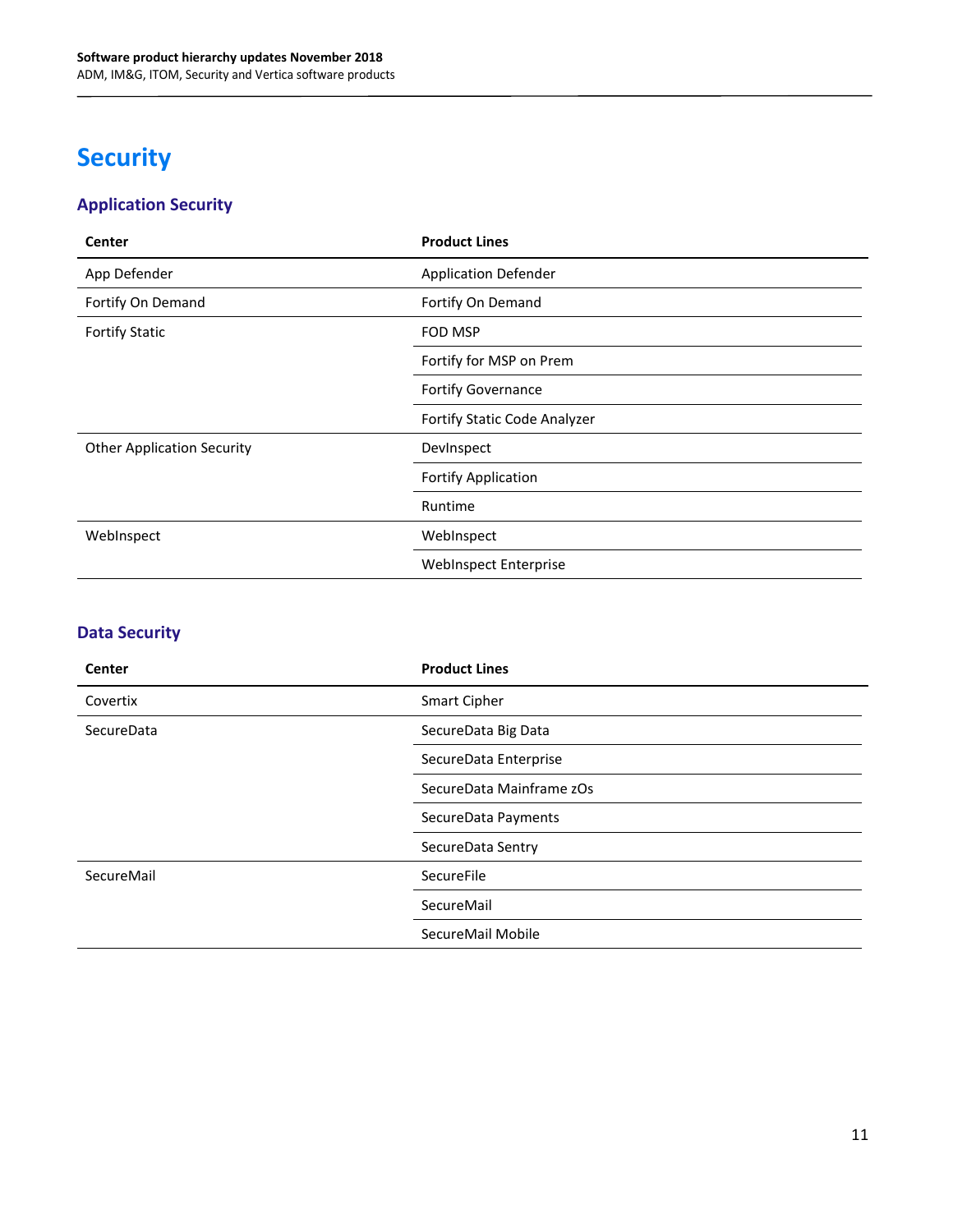#### <span id="page-11-0"></span>**Security Operations**

| Center                           | <b>Product Lines</b>                    |
|----------------------------------|-----------------------------------------|
| Data Platform                    | ArcSight Data Platform                  |
|                                  | ArcSight Logger                         |
|                                  | <b>Connector Appliances</b>             |
|                                  | Connectors                              |
|                                  | Logger Appliances                       |
|                                  | Logger Compliance Insight Packages      |
|                                  | <b>Management Center</b>                |
|                                  | <b>Management Center Appliances</b>     |
| <b>MSSP SW</b>                   | Mid-Market MSSP Model                   |
| <b>Other Security Operations</b> | <b>DNS Malware Analytics Appliances</b> |
|                                  | DNS Malware Analytics SaaS              |
|                                  | Hexadyte                                |
|                                  | <b>Threat Central SaaS</b>              |
| <b>Security Analytics</b>        | Investigate                             |
|                                  | <b>User Behavior Analytics</b>          |
| <b>SIEM</b>                      | <b>ESM</b>                              |
|                                  | <b>ESM Appliances</b>                   |
|                                  | <b>ESM Compliance Insight Packages</b>  |
|                                  | Express                                 |
|                                  | <b>Express Appliances</b>               |
|                                  | <b>Interactive Discovery</b>            |
|                                  | <b>Threat Detector</b>                  |